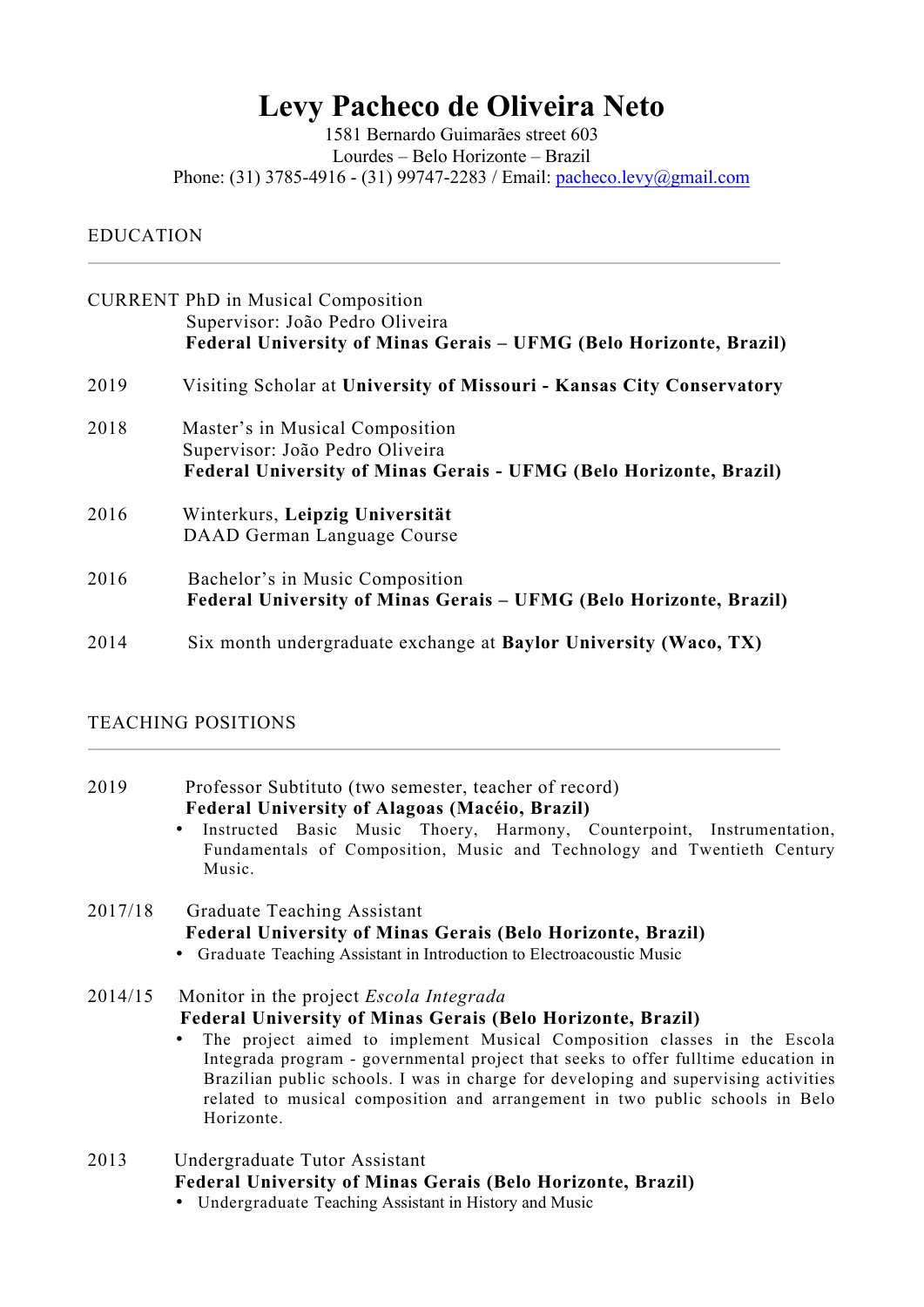| 2018 | <b>Honorary Mention for Reminiscences in the Concours Metamorphoses</b><br><b>Organized by Musiques &amp; Recherches (Brussels, Belgium)</b>                                                                        |  |
|------|---------------------------------------------------------------------------------------------------------------------------------------------------------------------------------------------------------------------|--|
| 2016 | <b>Finalist to the Open Circuit Composition Prize for Hiperestesia</b><br>Organized by the University of Liverpool (Liverpool, England)                                                                             |  |
| 2016 | Award for <i>Reminiscences</i> in FUNARTE's Classical Composition Competition<br>Organized by the Brazilian National Arts Foundation (Rio de Janeiro, Brazil)                                                       |  |
| 2016 | Honorary Mention for A Leap of Faith in Tinta Fresca Festival<br>• Organized by Minas Gerais Philharmonic Orchestra (Belo Horizonte, Brazil)                                                                        |  |
| 2016 | Best Extension Project of the academic year<br>Awarded by Federal University of Minas Gerais (Belo Horizonte, Minas Gerais) in<br>recognition for the work developed in the governamental project Escola Integrada. |  |
| 2014 | Honorary Mention in the category Arts and Literature for the research Between source<br>and sound<br>Award offered by Federal University of Minas Gerais (Belo Horizonte, Brazil)                                   |  |

# RECORDINGS

### **2019 CD Metamorphoses 2018. Brussels, Belgium: Influx – Musiques & Recherches.** *Reminiscences (Memorial to a Common Citizen)* **– Electroacoustic piece.**

- 2017 CD Vertentes. Belo Horizonte, Brazil: Selo Minas de Som. *Por um triz!* – For Piano and electronics. Piano: Ana Cláudia Assis. Available on: https://spoti.fi/2N4iuxT
- 2017 CD Sonoridades Música Eletroacúsitca. Belo Horizonte, Brazil: Selo Minas de Som. *Wide is the journey through the night* – Electroacoustic piece

# PUBLICATIONS

### **Juried Professional Journals**

2017 Procedimentos estruturais na obra Titanium de João Pedro Oliveira In *Música Hodie* (Goiânia, Brazil)

# **Proceedings**

2016 Between Source and Sound: Extended Techniques in Piano Teaching. *ANPPOM* 2016.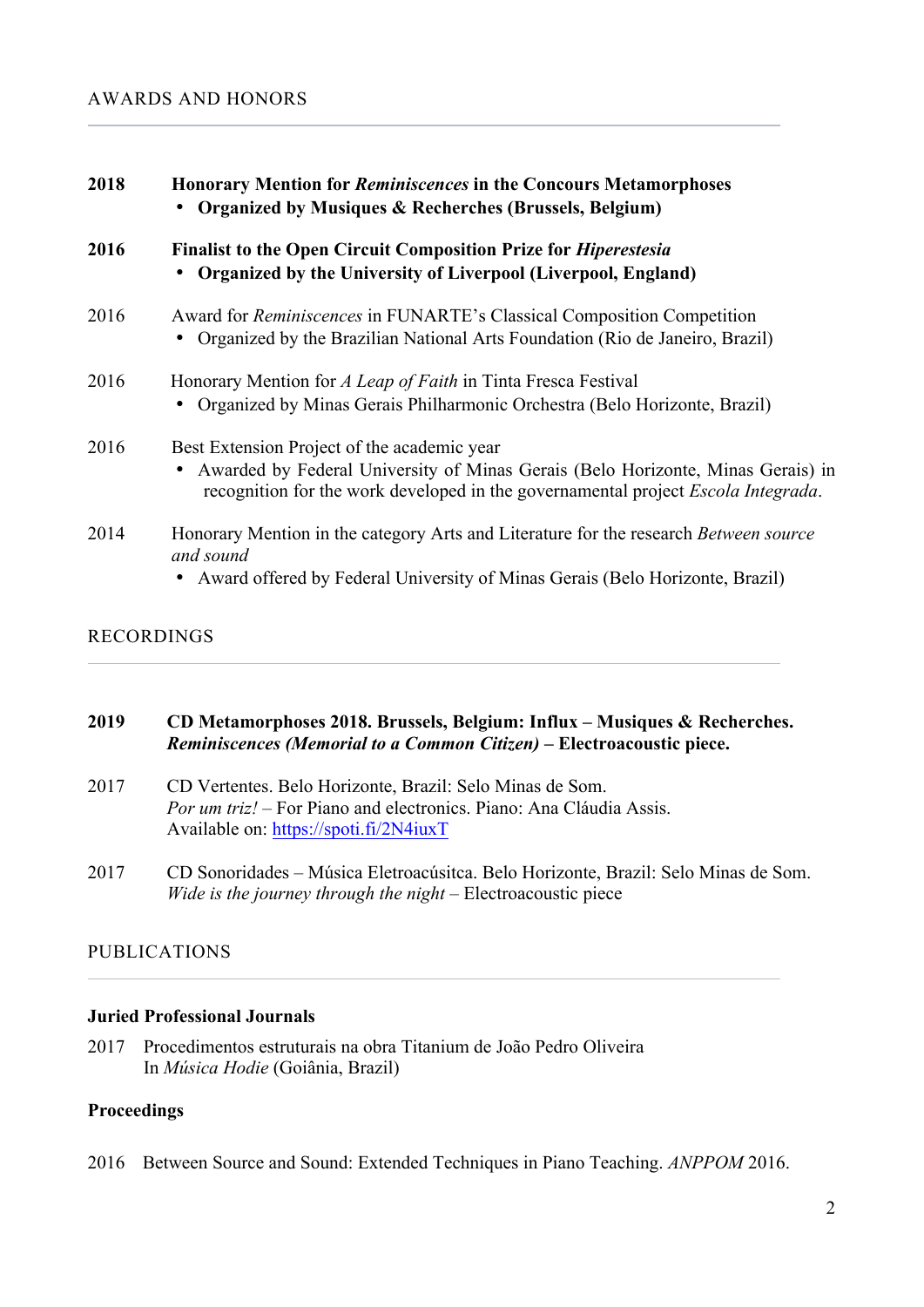- 2016 Music and Education: Creative Process in the Project Oficina de Música. *ANPPOM 2016*. *(Coauthor)*
- 2013 Between Source and Sound: A Study on Piano Extended Techniques. *Simpemus 6*.
- 2013 Performance and Composition in Undergraduate Piano Practice. *Performa 2013*.

### TV, RADIO AND INTERNET BROADCASTS

### **TV appearance:**

Festival Tinta Fresca on program Harmonia, Rede Minas: Interview and broadcast of excerpts of the work *A Leap of Faith*. Available on: https://bit.ly/33SvgWV

### **Live Radio appearance:**

Festival Monaco Electroacoustique on Rádio UFMG: Interview and broadcast of the work *O sonho de Ismália*. Available on: https://bit.ly/2P6Mb46

### **Internet broadcast:**

CD Vertentes on youtube: Interview and broadcast of excerpts of the work *Por um Triz!*. Available on: https://youtu.be/4HCjq\_5EbIE

# PERFORMANCES OF COMPOSITIONS (SIGNIFICANT AND INTERNATIONAL IN BOLD)

*Untitled* for violin:

• 10/17/2010: FEA's Musical Composition class. Performer: André Ticiano – Sergio Magnani Room, Belo Horizonte, Minas Gerais.

*Untitled II* for 2 violins and cello:

• 04/29/2015: 90 years of UFMG's School of music. Performers: João Carreno, Adryelle Vasconcellos and Kainan Belato – Federal University of Minas Gerais, Belo Horizonte, Brazil.

*O sonho de Ismália* for electronic sounds:

• 12/09/2013: Electronics Miniatures – Federal University of Minas Gerais, Belo Horizonte, Brazil.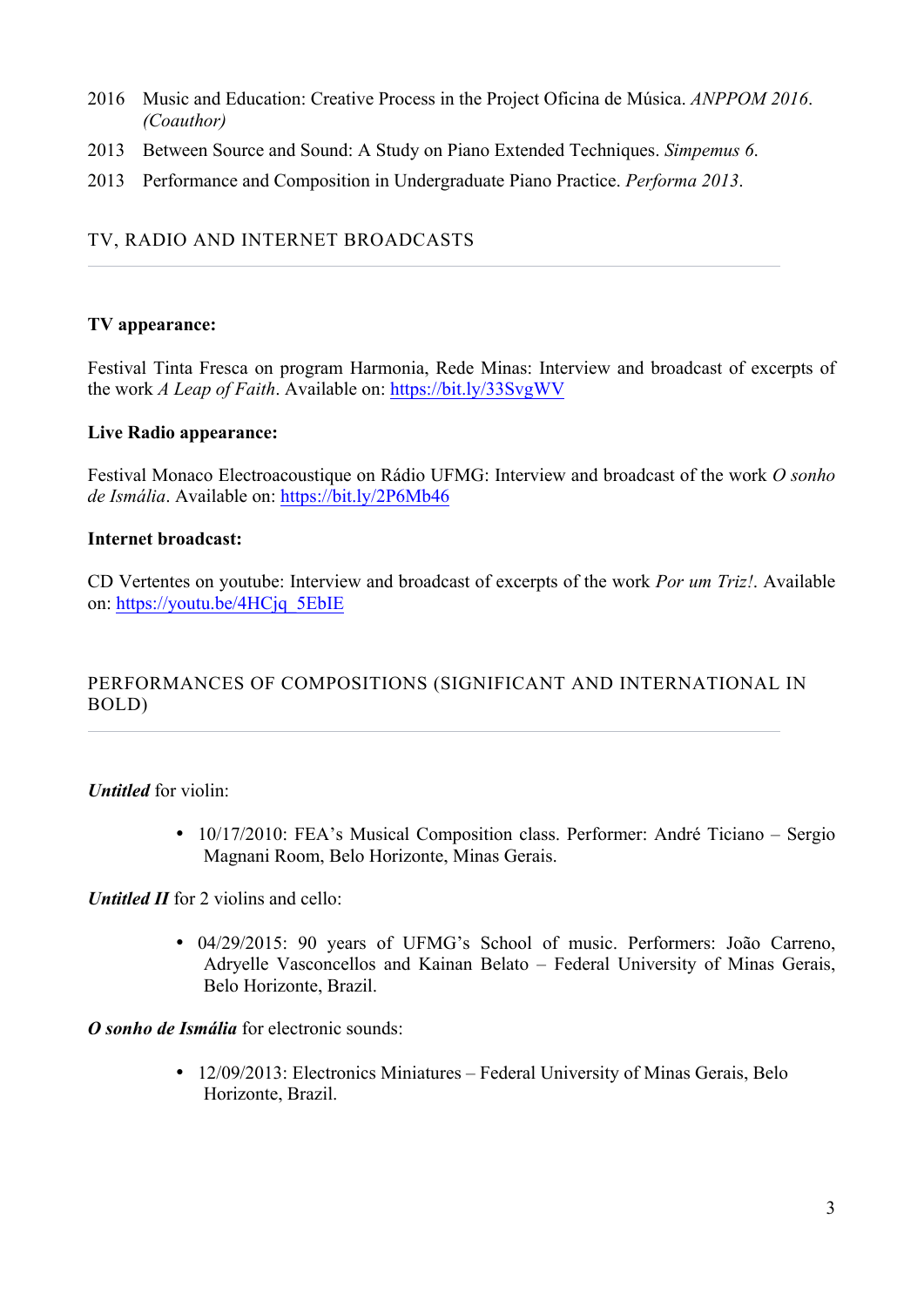*Por um triz!* for piano and electronics:

- 10/20/2016: Entre sons, imagens e palavras. Performer: Ana Cláudia Assis UFMG Conservatory, Belo Horizonte, Brazil.
- **10/16/2016: Cicle Somelgrup 2016. Performer: Ensemble Col Legno – IVAM, Valencia, Spain.**
- **10/28/2016: International Electroacoustic Music Festival (EMUFest) 2016. Performer: Sara Ferrandino – Conservatory of Santa Cecilia, Rome, Italy.**
- **06/24/2017: New York City Electroacoustic Music Festival (NYCEMF). Performer: Keith Kirchoff – Abrons Arts Center, New York, United States.**
- 08/29/2017: Ateliê Sonoro: O ovo. Performer: Ana Cláudia Assis UFMG Conservatory, Belo Horizonte, Brazil.

*Golden Aspen* for flute and electronics:

- 09/19/2017: Ateliê Sonoro II. Performer: Rodrigo Frade UFMG Conservatory, Belo Horizonte, Brazil.
- **10/25/2017: International Electroacoustic Music Festival (EMUFest) 2017. Performer: Elena D'Alò – Conservatory of Santa Cecilia, Rome, Italy.**
- 11/25/2017: Música XXI. Performer: Rodrigo Frade Solar da Baronesa, São João Del Rey, Brazil.
- 08/03/2018: Recital de flauta e eletrônica Intérprete: Rodrigo Frade UFMG Conservatory, Belo Horizonte, Brasil.
- **04/22/2018: IV Festival Internacional de Musica Electroacústica. Performer: Patricio de la Cuadra**- **Pontificia Universidad Católica de Chile, Santiago, Chile.**
- **09/17/2018: Simpósio Internacional de Música Nova (SiMN 2018). Performer: Rodrigo**  Frade - UNESPAR, Curitiba, Brazil.
- **10/25/2018: ELECTRONIC MUSIC WEEK I Mise-en Place. Performer: Kelley**  Barnett (Ensemble Mise-en) - Mise-en Place Bushwick, New York, United States.
- 10/07/2019: UMKC Composers' Guild Concert. Performer: Gabriella Roderer White Hall, Kansas City, United States.
- 10/16/2019: Continuum Sonoro Concert Series. Performer: Tahyná Oliveira Falculdade Santa Marcelina, São Paulo, Brazil.
- **10/18/2019: Festival Ai-Maako 2019. Performer: Natalia Martorel - Centro Cultural España, Santiago, Chile.**
- 12/05/2019: Recital de música eletroacústica Intérprete: Rodrigo Frade Symphonic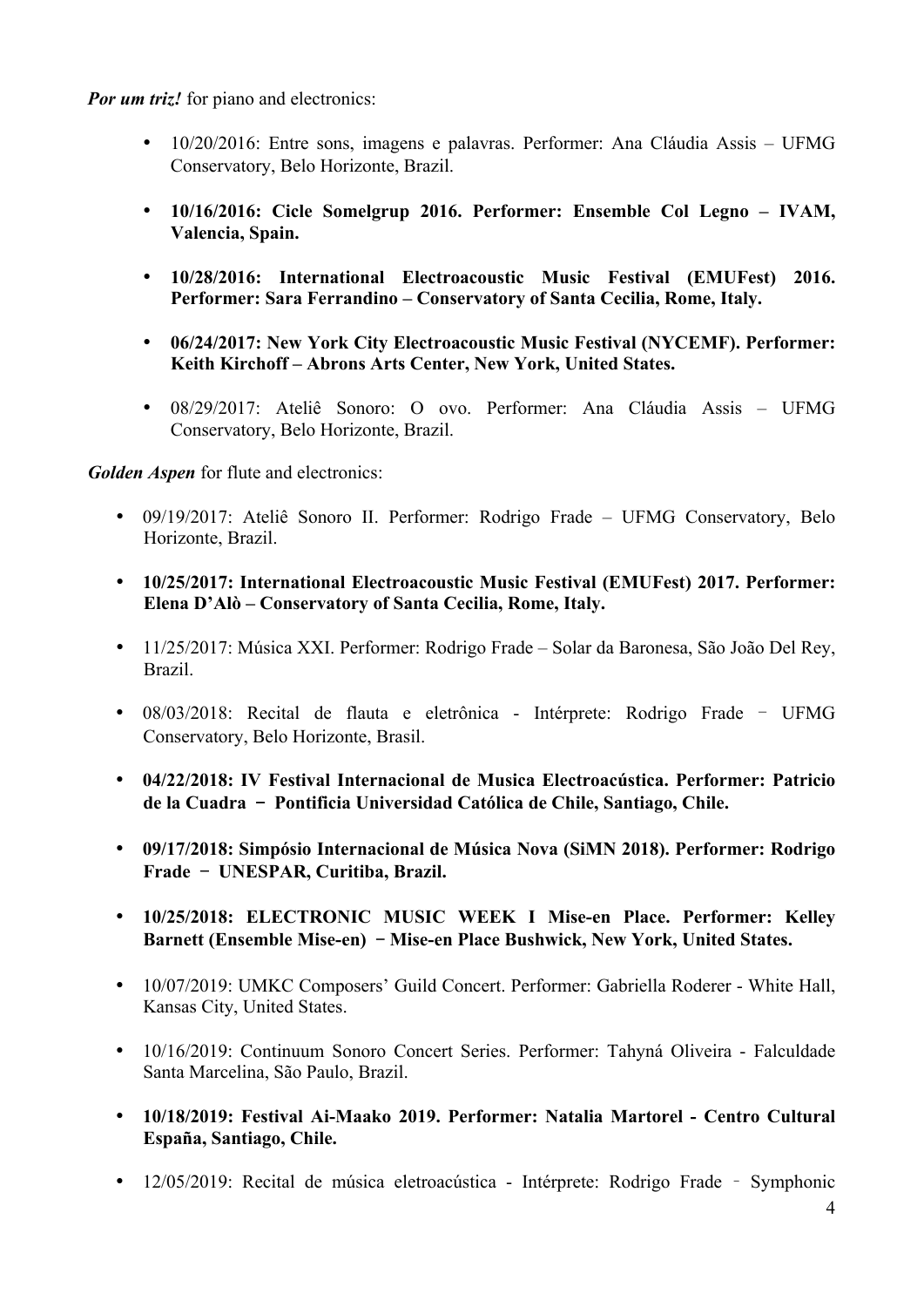Concerts Society, São João Del Rey, Brazil.

- *"…Wide is the Journey Through the Night…"* for electronic sounds:
	- **12/02/2015: International Days of Electronic Music (JIMEC) 2015. Sound Diffusion: Levy Oliveira – Auditorium Henri Dutilleux, Amiens, France.**
	- 04/20/2016: International Student Electronic Music Concert Ball State University, Indiana, United States.
	- 04/20/2016: Viva Música Federal University of Minas Gerais (UFMG), Belo Horizonte, Brazil.
	- 08/24/2016: ANPPOM 2016 ANPPOM Congress, Belo Horizonte, Brazil.
	- 04/29/2017: Sonoridades Concert O casarão, Porto, Portugal.
	- 08/29/2017: Ateliê Sonoro: O ovo. Sound Diffusion: Levy Oliveira UFMG Conservatory, Belo Horizonte, Brazil.

*Hiperestesia* for electronic sounds:

- **05/30/2015: Monaco Electroacoustique 2015. Sound Diffusion: Levy Oliveira – Académie Rainier III, Monaco, Monaco.**
- **12/07/2015: MUSLAB 2015 – Instituto Mexicano de la Radio, Mexico City, Mexico.**
- **03/09/2016: Open Circuit Festival 2016 – Leggate Theatre, Liverpool, England.**
- 06/03/2017: CD Sonoridades release. Sound Diffusion: Levy Oliveira Fundação de Educação Artística, Belo Horizonte, Brazil.
- 10/18/2017: Continuum Sonoro Faculdade Santa Marcelina, São Paulo, Brazil.
- 11/25/2017: Música XXI Solar da Baronesa, São João Del Rey, Brazil.
- **12/04/2017: Matera Intermedia Festival (MA/IN 2017) – Casa Cava, Sassi Matera, Italy.**

# *Variações sobre um tema de Raymond Carver* for flute, tenor sax, guitar, piano and voice:

- 06/27/2017: Concerto ATELIê C. Performer: Ensemble Ateliê C. Federal University of Uberlândia, Uberlândia, Brazil.
- 07/01/2017: Concerto ATELIê C. Performer: Ensemble Ateliê C. Fundação de Educação Artistica, Belo Horizonte, Brazil.
- 09/14/2017: Brazilian Music Seminar. Performer: Ensemble Ateliê C. Minas Gerais State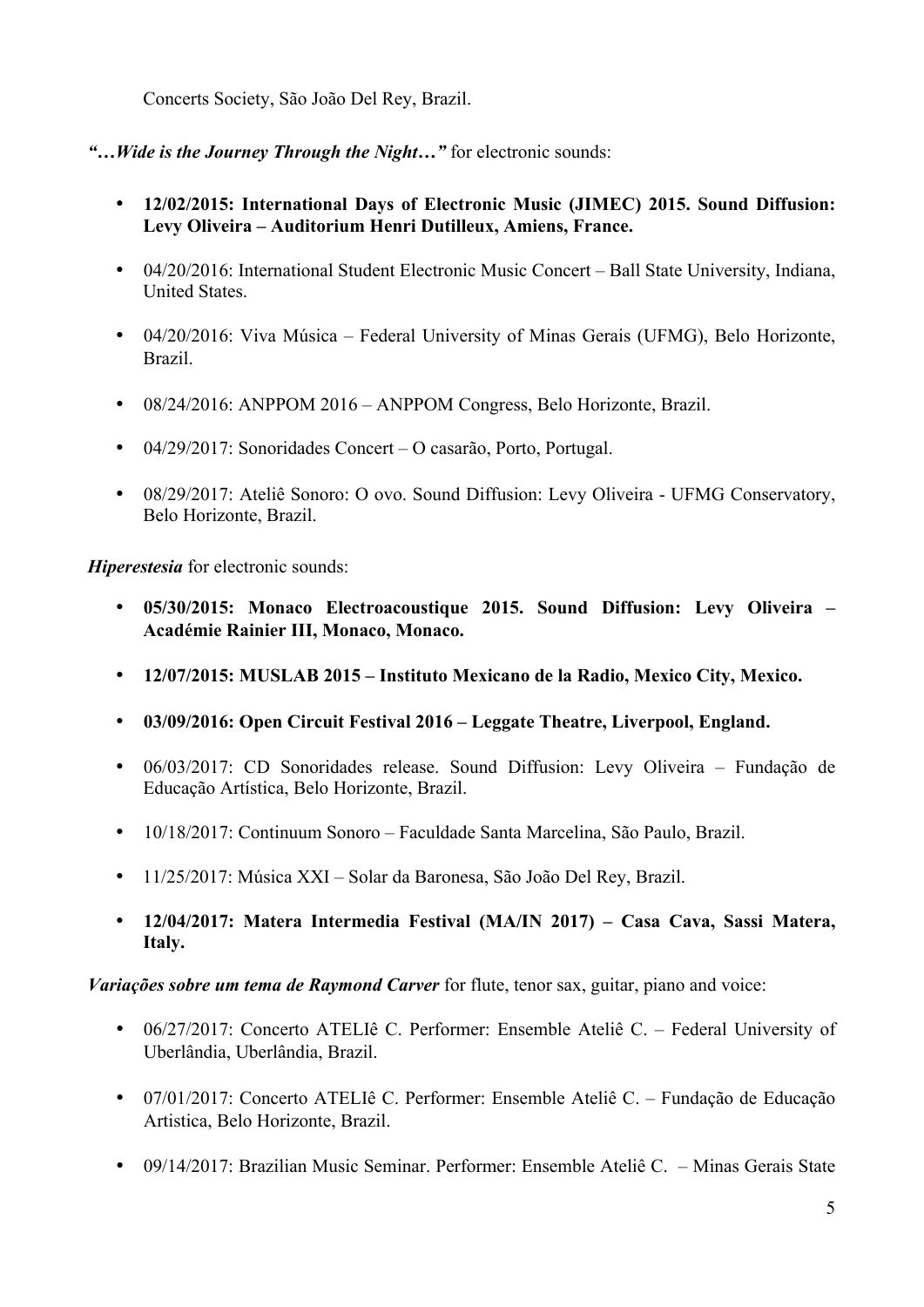University (UEMG), Belo Horizonte, Brazil.

- 09/05/2018: Série Viva Música Performer: Ensemble Ateliê C. UFMG's School of Music, Belo Horizonte, Brazil.
- 06/11/2018: ATELIê C. in concert. Performer: Ensemble Ateliê C. UFMG Conservatory, Belo Horizonte, Brazil.

*A Leap of Faith* for large orchestra:

- 08/25/2016: Tinta Fresca Festival. Performer: Philharmonic Orchestra of Minas Gerais Minas Gerais Room, Belo Horizonte, Brazil.
- **08/03/2017: Vivace Concert series. Performer: Philharmonic Orchestra of Minas Gerais – Minas Gerais Room, Belo Horizonte, Brazil.**
- **08/04/2017: Allegro concert series. Performer: Philharmonic Orchestra of Minas Gerais – Minas Gerais Room, Belo Horizonte, Brazil.**

# *Reminiscences (Memorial to a Common Citizen)* for electronic sounds:

- 10/26/2017: XXII Brazilian Biennial for Contemporary Music 8 channel version Cecília Meireles Room, Rio de Janeiro, Brazil.
- **11/04/2017: Ars Contemporanea/MUSLAB 2017 – 8 channel version – Buenos Aires, Argentina.**
- **11/25/2017: Ecos Urbanos Festival – 8 channel version – Audiorama del Parque Hundido, Mexico City, Mexico.**
- 11/25/2017: Música XXI Stereo version Solar da Baronesa, São João Del Rey, Brazil.
- **12/08/2017: MUSLAB 2017 – 8 channel version – Fonoteca Nacional de Mexico, Mexico City, Mexico.**
- 03/08/2018: Flute and electronics recital 8 channels version Conservatório UFMG, Belo Horizonte, Brazil.
- **03/17/2018: Electroacústica del mundo: Brasil – 8 channel version – Casa del Lago, Cidade do México, México.**
- 17/09/2018: Simpósio Internacional de Música Nova (SiMN 2018). Sound Diffusion (4 channels): Levy Oliveira – UNESPAR, Curitiba, Brazil.
- **10/24/2018: Festival L'Espace du Son – Musiques & Recherches, Brussels, Belgium.**
- **10/24/2018: Festival Ai-Maako 2018 8 channel version Centro Cultural de España, Santiago, Chile.**
- **04/11/2019: V Festival Internacional de Musica Electroacústica – 8 channel version –**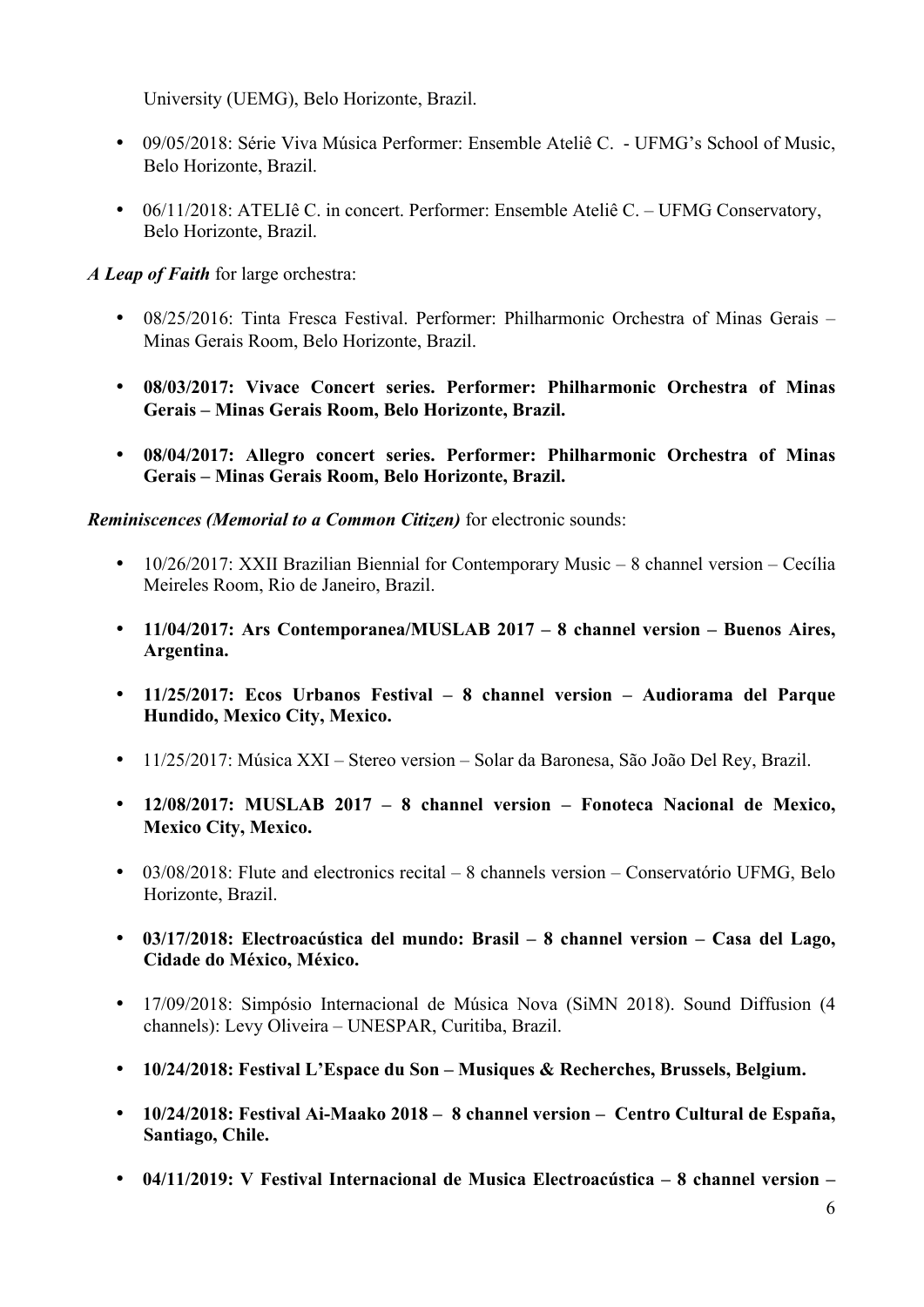### **Pontificia Universidad Católica de Chile, Santiago, Chile.**

*Labirinto de Astérion* for solo percussion and ensemble (two flute, tenor sax, piano and percussion):

- 11/13/2019: Série de concertos UFOP CONVIDA! Soloist: Charles Augusto Ensemble: Ateliê C. – Federal University of Ouro Preto, Ouro Preto, Brazil.
- 12/01/2019: Concerto ATELIê C. Soloist: Charles Augusto Ensemble: Ateliê C. Performer: Ensemble Ateliê C. – Fundação de Educação Artistica, Belo Horizonte, Brazil.

**GRANTS** 

- 2020 *Sonorities Bursary Award (*£200) • Travel grant to participate in Sonorities Festival 2020 (Belfast/Northern Ireland).
- 2019 *CAPES PRINT* Scholarship (US\$9640)
	- 6 months Artistic Residency at University of Missouri at Kansas City, supervised by Paul Rudy.
- 2016/18 CAPES Intitutional Scholarship, CAPES (R\$1500 per month) • Monthly-stipend to guarantee full-time dedication in master's research
- 2016 Winterkurs Scholarship, DAAD • Scholarship to study german in Leipzig, Germany during the winter 2016
- 2015-16 PROEX Scholarship, PROEX (R\$4800)
	- Scholarship for participation in the project Escola Integrada, supervised by Jussara Fernandino
- 2013-14 CNPq Scholarship, CNPq (R\$4800)
	- Scholarship offered for undergraduate students to develop first experiences on the field of academic research. In the context of the program, it was developed the research *Between Source and Sound: A study on Piano Extended Techniques*, supervised by Ana Cláudia Assis.
- 2014 Undergraduate Tutor assistant (UTA) Scholarship, PROGRAD (R\$2400)

### CONCERT PRODUCTION AND CURATOR

- 2018 Recital for flute and Electronics (3 concerts total)
	- The recital was developed in partnership with the flutist Rodrigo Frade. It was presented in the International Symposium for New Music (Curitiba, Brazil), Música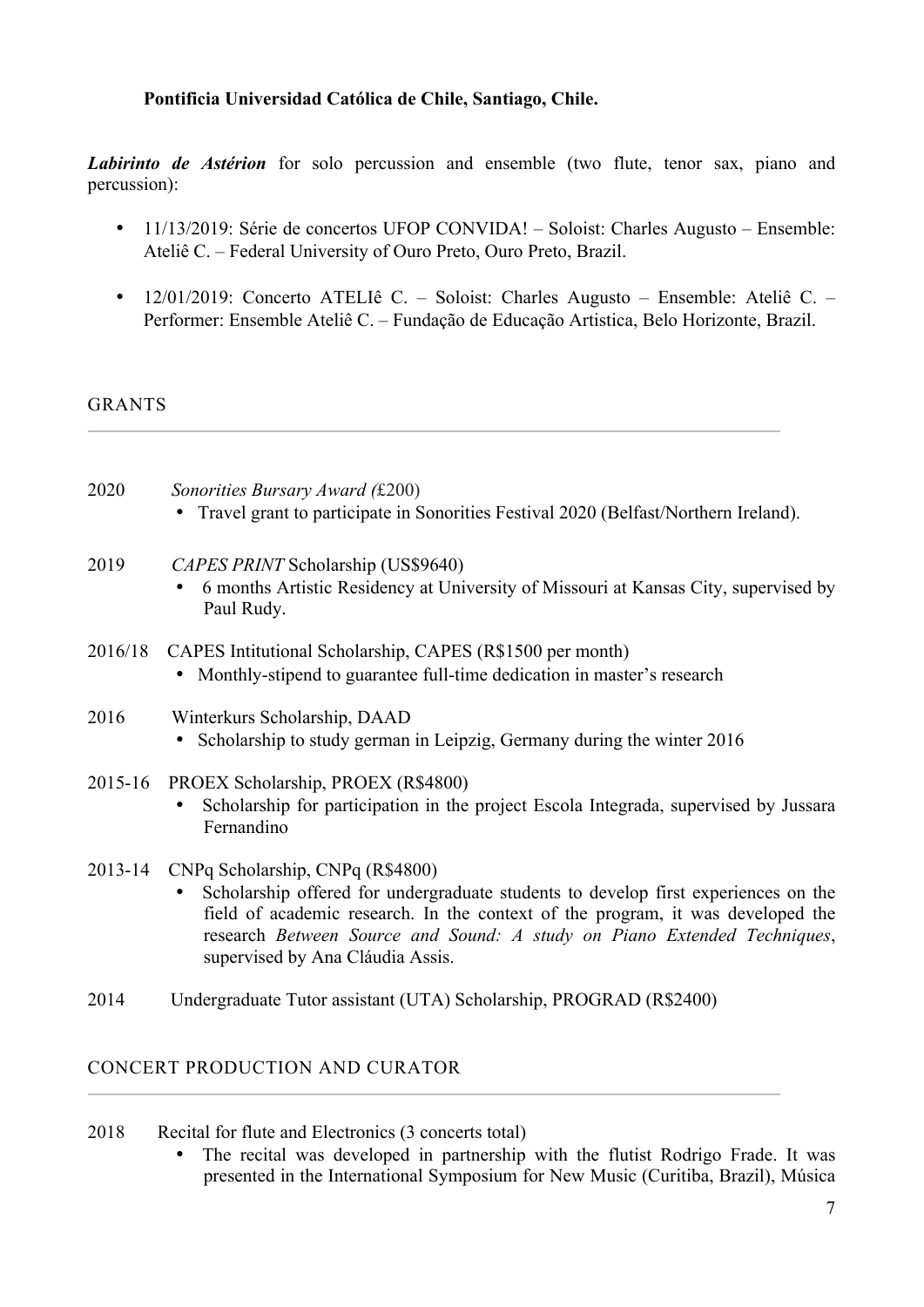XXI concert series (São João Del Rey, Brazil) and Performare Concert Series (Belo Horizonte, Brazil).

- 2018 Circuito Contemporâneo Concert Series (co-curated 4 concerts total)
	- Monthly concerts dedicated to electroacoustic music in UFMG's Research Center for Contemporary Music.
- 2017 Ateliê Sonoro Concert Series (co-curated 2 concerts total)
	- Concerts dedicated to the music of young composers. Both concerts were performed in UFMG Conservartory.

# PERFORMANCES (AS PERFORMER) AND SOUND DIFFUSION (INTERNATIONAL IN BOLD)

- 2019 Sound Diffusion of my piece Golden Aspen for a 6.1 sound system. In UMKC Composers' Guild Recital. Kansas City, United States.
- 2018 Sound Diffusion of Nicolas Bernier's Liaisons Mécaniques for a 12.1 sound system. In Circuito Contemporâneo Concert Series. Belo Horizonte, Brazil.
- 2018 Sound Diffusion of Parmegiani's De Natura Sonorum for a 12.1 sound system. In Circuito Contemporâneo Concert Series. Belo Horizonte, Brazil.
- **2018 Sound Diffusion of my pieces** *Reminiscences, Hiperestesia* **and** *Golden Aspen* **for a 4.1 sound system. In the International Symposium for New Music. Curitiba, Brazil.**
- 2018 Sound Diffusion of my piece *Reminiscences, Hiperestesia* and *Golden Aspen* for a 8.1 sound system. In Performare Concert Series. Belo Horizonte, Brazil.
- 2017 Sound Diffusion of my piece *Golden Aspen* for a 8.1 sound system. In Ateliê Sonoro Concert II. Belo Horizonte, Brazil.
- 2017 Sound Diffusion of my piece *Hiperestesia* for a 4.1 sound system. In CD Sonoridades release. Belo Horizonte, Brazil.
- 2017 Sound Diffusion of my piece *Wide is the journey through the night* for a 8.1 sound system. In Ateliê Sonoro Concert I. Belo Horizonte, Brazil.
- **2015 Sound Diffusion of my piece** *Wide is the journey through the night* **for a 16.1 sound system. In JIMEC 2015. Amiens, France.**
- **2015 Sound Diffusion of my piece** *Hiperestesia* **for a 8.1 sound system. In Monaco Electroacoustique. Monaco, Monaco.**
- 2012 Villa-Lobos Prelúdio nº 1 and nº 2 (Classical guitar). In Fundação de Educação Artísitca. Belo Horizonte, Brazil.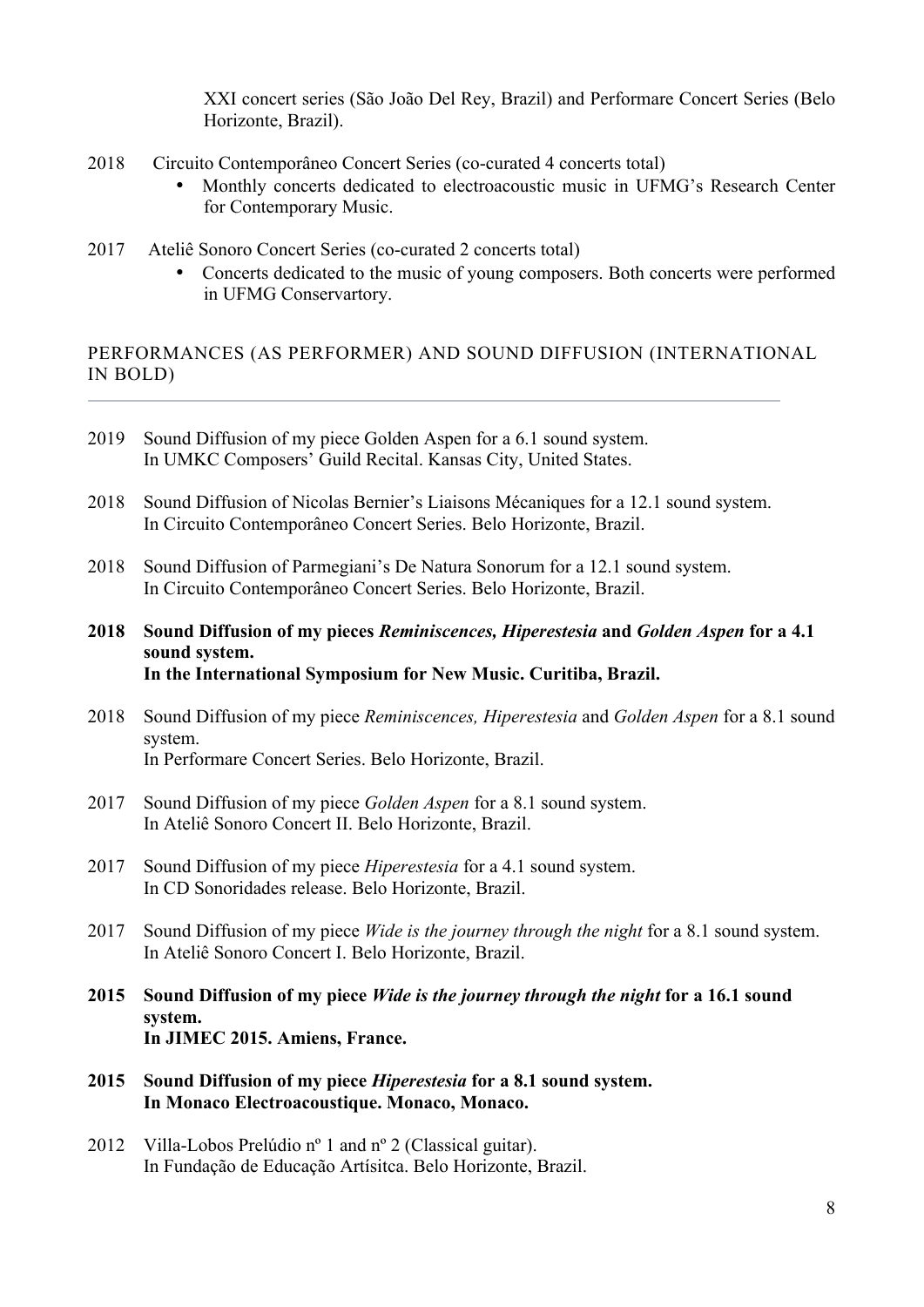- 2012 Villa-Lobos Prelúdio nº 1 (Classical guitar). In Fundação de Educação Artísitca. Belo Horizonte, Brazil.
- 2011 Villa-Lobos Prelúdio nº 4 (Classical guitar). In Fundação de Educação Artísitca. Belo Horizonte, Brazil.
- 2010 Works of Brouwer and Sor (Classical guitar). In Fundação de Educação Artísitca. Belo Horizonte, Brazil.
- 2010 Works of Villa-Lobos, Barrios and Guerra-Peixe (Classical guitar). In Fundação de Educação Artísitca. Belo Horizonte, Brazil.
- 2009 Works of Brouwer and Sor (Classical guitar). In Fundação de Educação Artísitca. Belo Horizonte, Brazil.

### CONFERENCE PAPERS AND PANELS / LECTURES AND PRESENTATIONS

- 1. *Entre a fonte e o som: Técnicas estendidas no ensino de piano*. Paper presentation at the XXVI ANPPOM (Brazilian National Assotiation for Music Research) congress. Belo Horizonte, Brazil, 2016.
- 2. *Música e Educação Básica: Processos criativos no projeto Oficina de Música – Escola Integrada*. Paper presentation at the XXVI ANPPOM (Brazilian National Assotiation for Music Research) congress. Belo Horizonte, Brazil, 2016.
- 3. *Oficina de Música – Programa Escola Integrada*. Research presentation at UFMG's Semana do Conhecimento, 2015.
- 4. *Entre a fonte e o som: Um estudo das técnicas expandidas para piano*. Research presentation at UFMG's Semana do Conhecimento, 2014.
- 5. *Composição e performance na prática do Piano Complementar*. Paper presentation at the Performa International Congress. Porto Alegre, Brazil, 2013.
- 6. *Entre a fonte e o som: Um estudo sobre as técnicas estendidas para piano*. Paper presentation at the Symposium for Music Research (SIMPEMUS) 6. Curitiba, Brazil, 2013.

### RESEARCH EXPERIENCE

#### 2018/22 PhD Research at **Federal University of Minas Gerais** Project: *Repetition as a Structural and Expressive Resource*

o This research aims to achieve a better understanding of how contemporary compositional techniques uses repetition as a structural and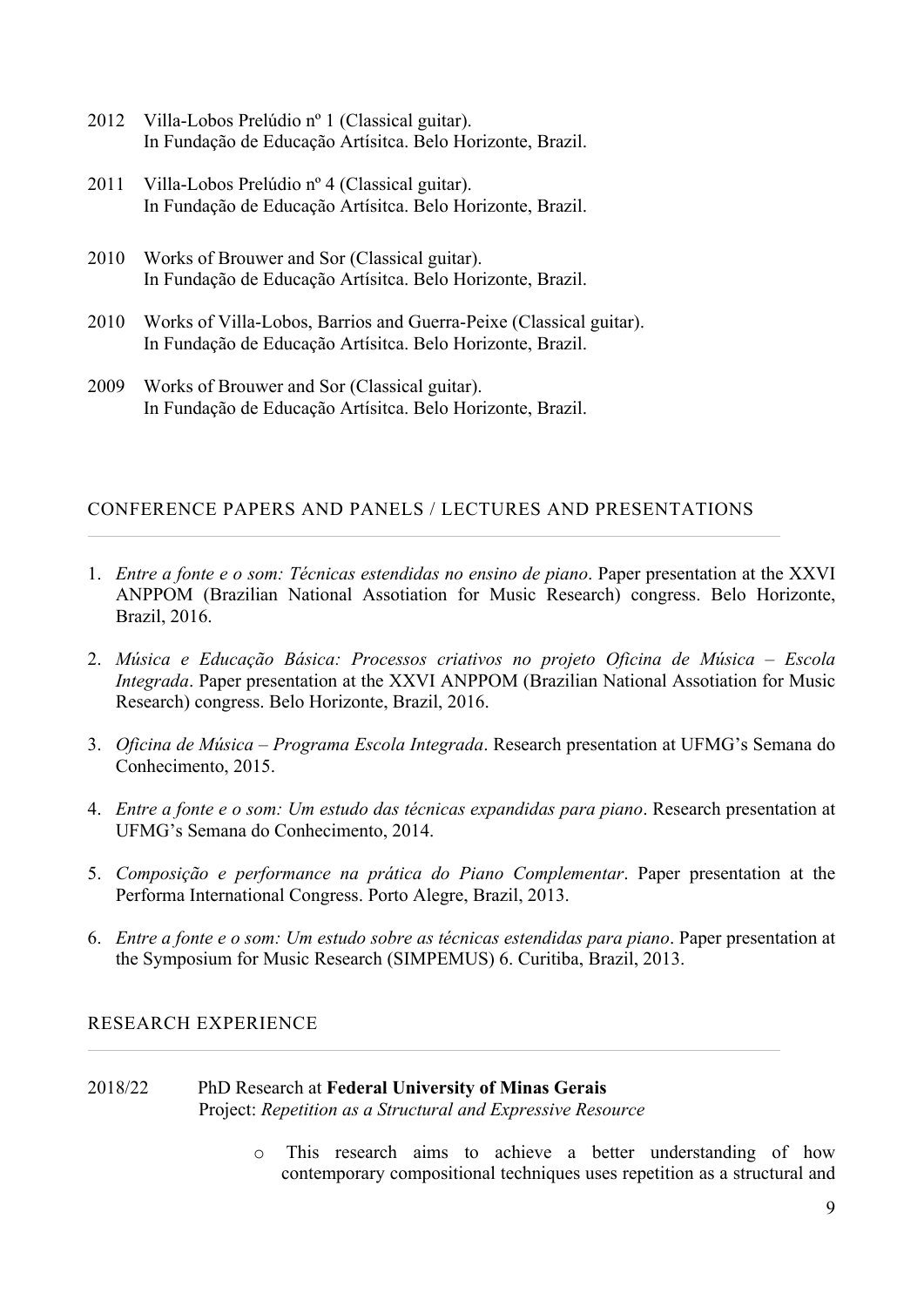expressive resource analyzing works of contemporary composers such as Philippe Hurel and Harrison Birtwistle. The study is focused on musical composition. Therefore, the desired outcomes are intrinsically connected to the technical improvement of the field. The outcomes found in the first steps will be used as theoretical support to the creation of original pieces. Thus, the intention is not simply to catalogue the techniques used by contemporary composers, but comprehend it and propose new ways to applicate them, stimulating the development of knowledge.

# 2016/18 Master's Research at **Federal University of Minas Gerais**

Project: *Learning how to draw Bob Hope!,* supported by Capes

o The research focused on how the composers João Pedro Oliveira and Matthias Pintscher created motivic development and structural articulations in their respectives pieces Titanium and A Twilight's Song. Futhermore, it was analyzed how timbre was used as a strucutural parameter in both pieces. Later, the analyzed techniques were reapplied in original compositions.

#### 2013/14 Scientific initiation at **Federal University of Minas Gerais** Project: *Between Source and Sound,* supported by CNPq

o The goal of the research was to analyze the piano extended techniques used by composers during the XX and XXI centuries. After the analysis, it was composed 5 introductory pieces using the found extended techniques in a beginners' level, aiming to introduce those new techniques since the first contact of the student learning the instrument.

### LIST OF COMPOSITIONS

- 1. **Untitled (2010) –** for violin
- 2. **Untitled II (2012) –** for 2 violins and cello
- 3. **O sonho de Ismália (2013) –** Electroacoustic (Stereo)
- 4. **Sonata (2014) –** for piano
- 5. **Five pieces for extended piano (2014)** for piano
- 6. **Objeto A (2014) -** for flute, Bb Clarinet, Trumpet in Bb, Trombone, 2 percussionists, violin and cello
- 7. **O piano mágico (2014) –** for flute, Bb Clarinet, Trumpet in Bb, piano and cello
- 8. **Hiperestesia (2015) –** Electroacoustic (Stereo)
- 9. **Resilio (2015) –** for Flute, Bb Clarinet, 1 percussionist, violin and cello
- 10. **A leap of Faith (2015) –** for Large Orchestra